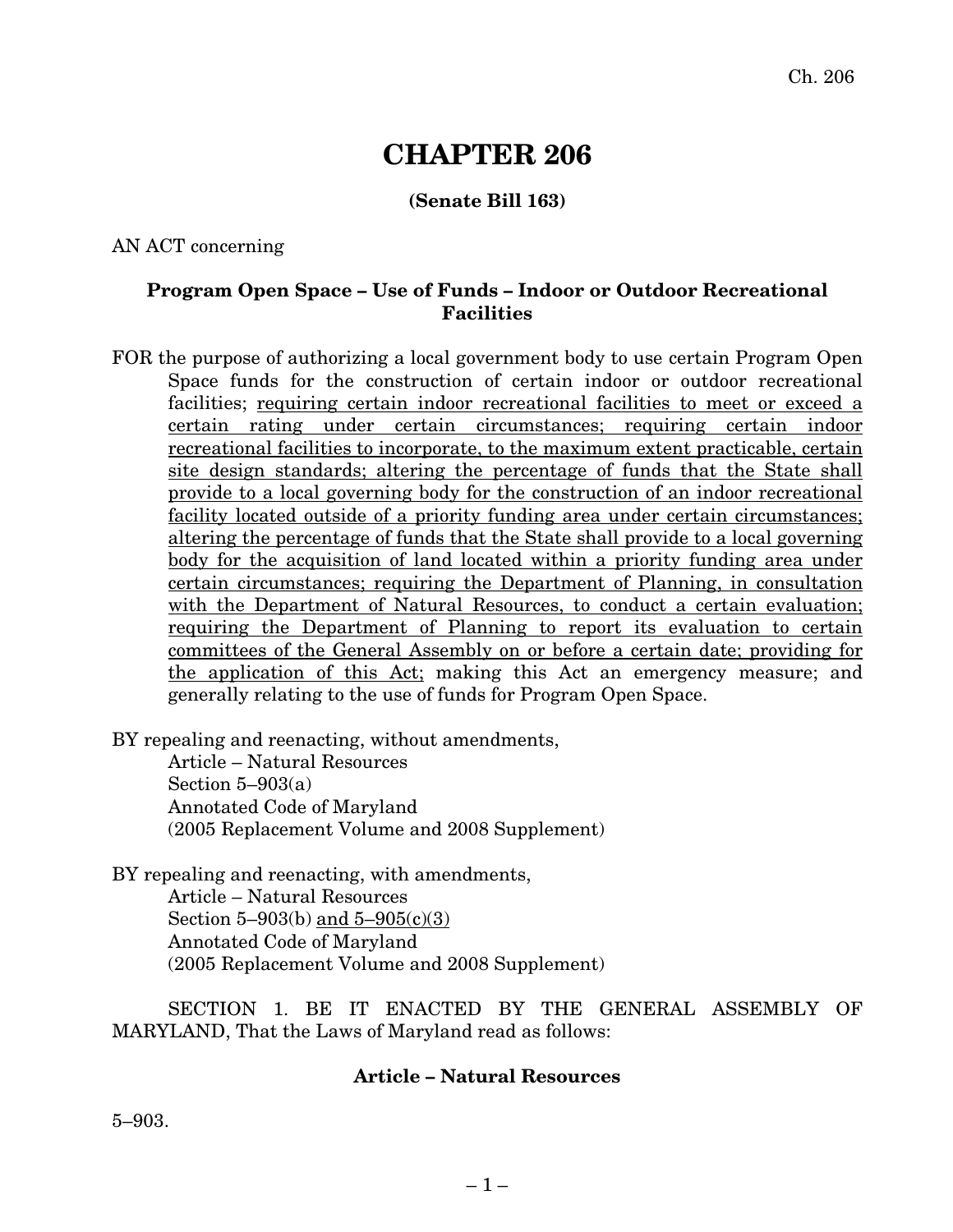#### Ch. 206 MARTIN O'MALLEY, Governor

(a) (1) Of the funds distributed to Program Open Space under § 13–209 of the Tax – Property Article, up to \$3,000,000 may be transferred by an appropriation in the State budget, or by an amendment to the State budget under Title 7, Subtitle 2 of the State Finance and Procurement Article, to the Maryland Heritage Areas Authority Financing Fund established under Title 13, Subtitle 11 of the Financial Institutions Article to be used for the purposes provided in that subtitle.

(2) (i) 1. Of the remaining funds not appropriated under paragraph (1) of this subsection:

A. One half of the funds shall be used for recreation and open space purposes by the Department and the Historic St. Mary's City Commission; and

B. 20% of the funds or \$21,000,000, whichever is greater, shall be appropriated to the Forest and Park Service in the Department to operate State forests and parks.

2. Except as otherwise provided in this section, any funds the General Assembly appropriates to the State under this subsection shall be used only for land acquisition projects.

(ii) At least \$1,500,000 of the State's share of funds available under subparagraph (i)1A of this paragraph for this program shall be utilized to make grants to Baltimore City for projects which meet park purposes. The grants shall be in addition to any funds Baltimore City is eligible to receive under subsection (b) of this section, and may be used for acquisition or development. In order for Baltimore City to be eligible for a State grant, the Department shall review projects or land to be acquired within Baltimore City, and upon the Department's recommendation, the Board of Public Works may approve projects and land including the cost. Title to the land shall be in the name of the Mayor and City Council of Baltimore City. The State is not responsible for costs involved in the development or maintenance of the land.

(iii) 1. A portion of the State's share of funds available under subparagraph (i)1A of this paragraph for this Program not to exceed \$8,000,000 for each fiscal year may be transferred by an appropriation in the State budget to the Rural Legacy Program under Subtitle 9A of this title.

2. In each fiscal year, up to \$2 million of the funds transferred under this subparagraph to the Rural Legacy Program may be used to purchase zero coupon bonds for easements.

3. Sums allocated to the Rural Legacy Program may not revert to the General Fund of the State.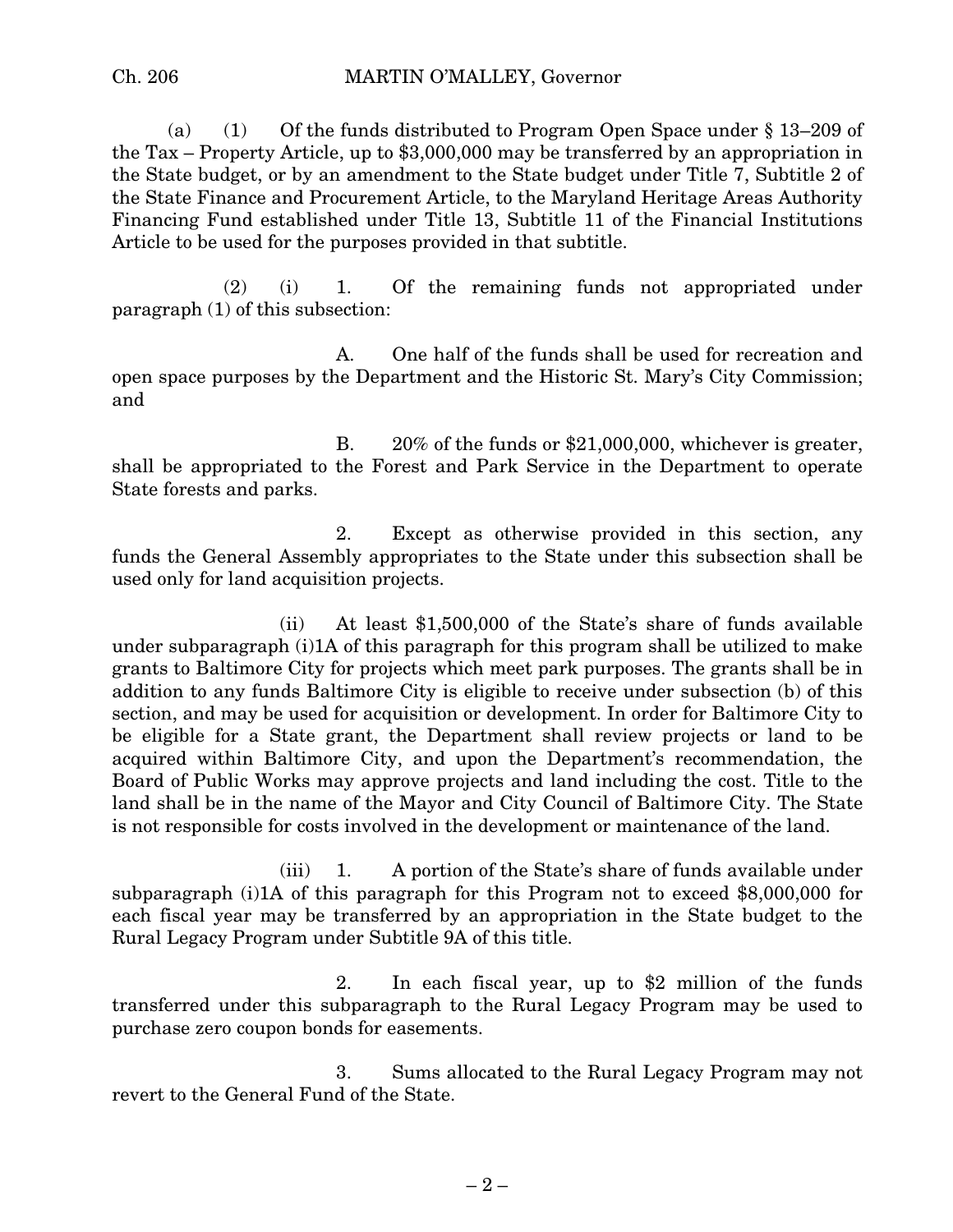(b) **(1)** The General Assembly shall appropriate the remaining funds not appropriated under subsection (a) of this section to assist local governing bodies in acquisition and development of land for recreation and open space purposes.

**(2) FUNDS EXCEPT AS PROVIDED IN PARAGRAPH (3) OF THIS SUBSECTION, FUNDS APPROPRIATED UNDER PARAGRAPH (1) OF THIS SUBSECTION FOR DEVELOPMENT OF LAND FOR RECREATION AND OPEN SPACE PURPOSES MAY BE USED FOR INDOOR OR OUTDOOR RECREATION AND OPEN SPACE PURPOSES, INCLUDING THE CONSTRUCTION OF INDOOR OR OUTDOOR RECREATIONAL FACILITIES SUCH AS AQUATIC, GOLF, COMMUNITY, AND NATURE CENTERS.**

**(3) AN INDOOR RECREATIONAL FACILITY FUNDED UNDER PARAGRAPH (1) OF THIS SUBSECTION SHALL:**

**(I) IF THE FACILITY IS 7,500 SQUARE FEET OR GREATER, MEET OR EXCEED THE CURRENT VERSION OF THE U.S. GREEN BUILDING COUNCIL'S LEED GREEN BUILDING RATING SYSTEM SILVER RATING, HOWEVER, THE FACILITY IS NOT REQUIRED TO BE CERTIFIED THROUGH THE LEED CERTIFICATION PROCESS; AND**

**(II) INCORPORATE, TO THE MAXIMUM EXTENT PRACTICABLE, THE NONSTRUCTURAL SITE DESIGN PRACTICES IN THE MARYLAND STORMWATER DESIGN MANUAL, INCORPORATED BY REFERENCE IN COMAR 26.17.02.**

5–905.

(c) (3) (i) **[**If**] EXCEPT AS PROVIDED IN SUBPARAGRAPH (III) OF THIS PARAGRAPH, IF** the local governing body is unable to obtain federal funds pursuant to § 5–906 of this subtitle, for each approved local development project the State shall provide:

1. 75 percent of the total project cost; or

2. If the Department has certified pursuant to paragraph (1) of this subsection that acquisition goals have been met, 90 percent of the total project cost.

(ii) **[**If**] EXCEPT AS PROVIDED IN SUBPARAGRAPH (III) OF THIS PARAGRAPH, IF** federal funds are provided on any acquisition or development project cost, the State shall provide 50 percent of the difference between the total project cost and the federal contribution. Subject to the limitation that total State funds, when added to every other available fund, may not exceed 100 percent of a project's cost, the minimum State contribution to a project shall be 25 percent. If the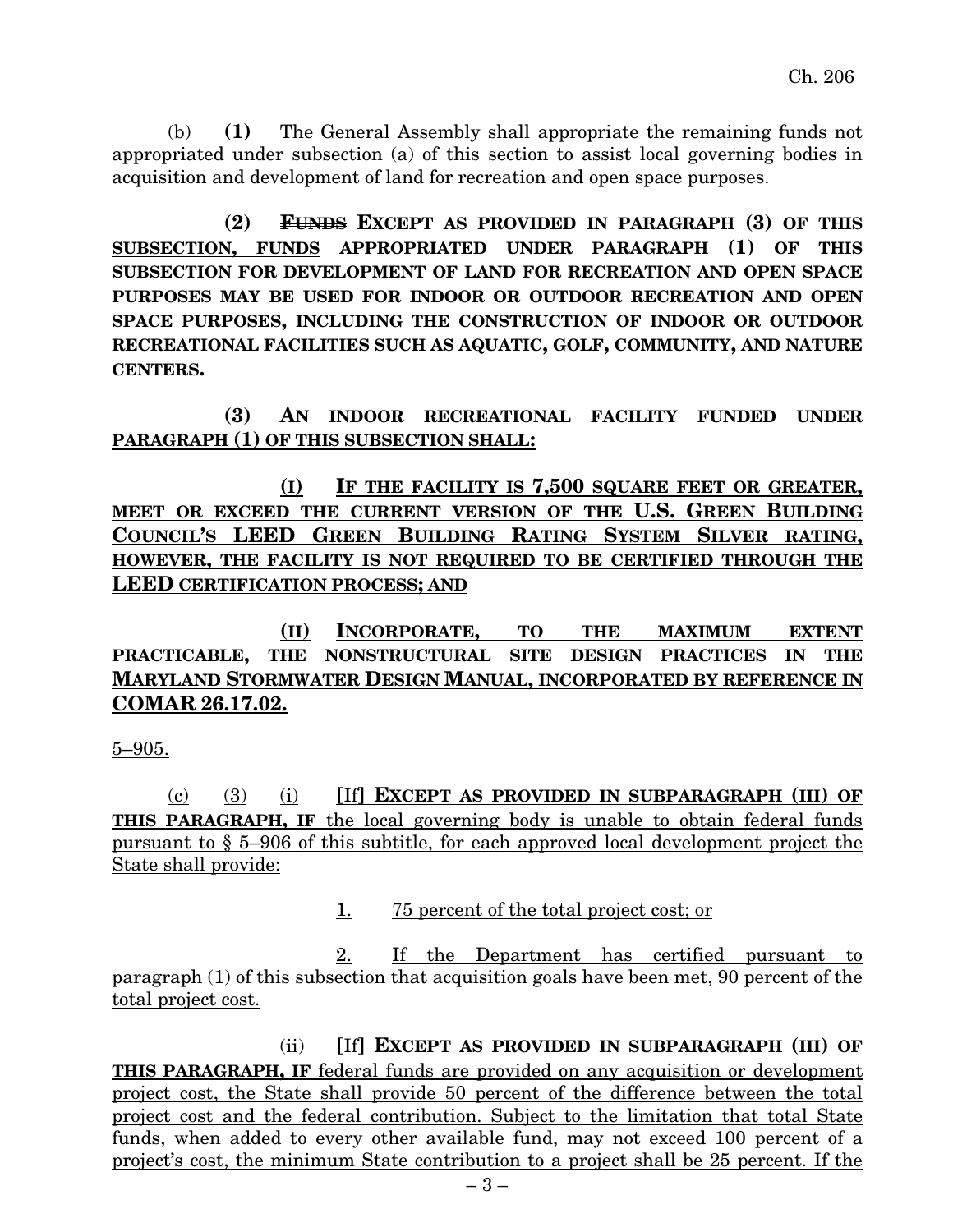federal funds are less than 50 percent of the total project cost, the State shall provide an amount equal to the difference between the federal contribution and:

1. 75 percent of the total project cost; or

2. If the Department has certified pursuant to paragraph (1) of this subsection that acquisition goals have been met, 90 percent of the total project cost.

**(III) 1. SUBJECT TO THE REQUIREMENT IN SUBSUBPARAGRAPH 3 OF THIS SUBPARAGRAPH, IF A LOCAL GOVERNING BODY USES ITS FUNDS APPROPRIATED UNDER § 5–903(B)(1) OF THIS SUBTITLE TO ACQUIRE LAND WITHIN A PRIORITY FUNDING AREA, AS DEFINED IN § 5–7B–02 OF THE STATE FINANCE AND PROCUREMENT ARTICLE, THE STATE SHALL PROVIDE 90 PERCENT OF THE TOTAL PROJECT COST.**

**2. IF A LOCAL GOVERNING BODY USES ITS FUNDS APPROPRIATED UNDER § 5–903(B)(1) OF THIS SUBTITLE TO CONSTRUCT AN INDOOR RECREATIONAL FACILITY THAT IS NOT ANCILLARY AND NECESSARY FOR OUTDOOR RECREATION, AND WILL BE LOCATED OUTSIDE OF A PRIORITY FUNDING AREA, AS DEFINED IN § 5–7B–02 OF THE STATE FINANCE AND PROCUREMENT ARTICLE, THE STATE SHALL PROVIDE 50 PERCENT OF THE TOTAL PROJECT COST.**

**3. THE STATE SHALL PROVIDE 90 PERCENT OF THE TOTAL PROJECT COST UNDER SUBSUBPARAGRAPH 1 OF THIS SUBPARAGRAPH IF THE LOCAL GOVERNING BODY AGREES TO LIMIT THE AMOUNT OF IMPERVIOUS SURFACE ON THE LAND ACQUIRED WITHIN A PRIORITY FUNDING AREA, AS DEFINED IN § 5–7B–02 OF THE STATE FINANCE AND PROCUREMENT ARTICLE, TO NO MORE THAN 10 PERCENT OF THE LAND.**

SECTION 2. AND BE IT FURTHER ENACTED, That the Department of Planning shall evaluate, in consultation with the Department of Natural Resources and local governments, the degree to which State goals for recreation, parks, open space, and land acquisition are being effectively addressed through the local side Program Open Space process. On or before October 1, 2010, the Department of Planning shall report its evaluation, as well as any recommended statutory or administrative changes, to the Senate Education, Health, and Environmental Affairs Committee and the House Environmental Matters Committee, in accordance with § 2–1246 of the State Government Article.

SECTION 3. AND BE IT FURTHER ENACTED, That this Act shall be construed to apply prospectively and may not be applied or interpreted to have any effect on projects initiated prior to the effective date of this Act.